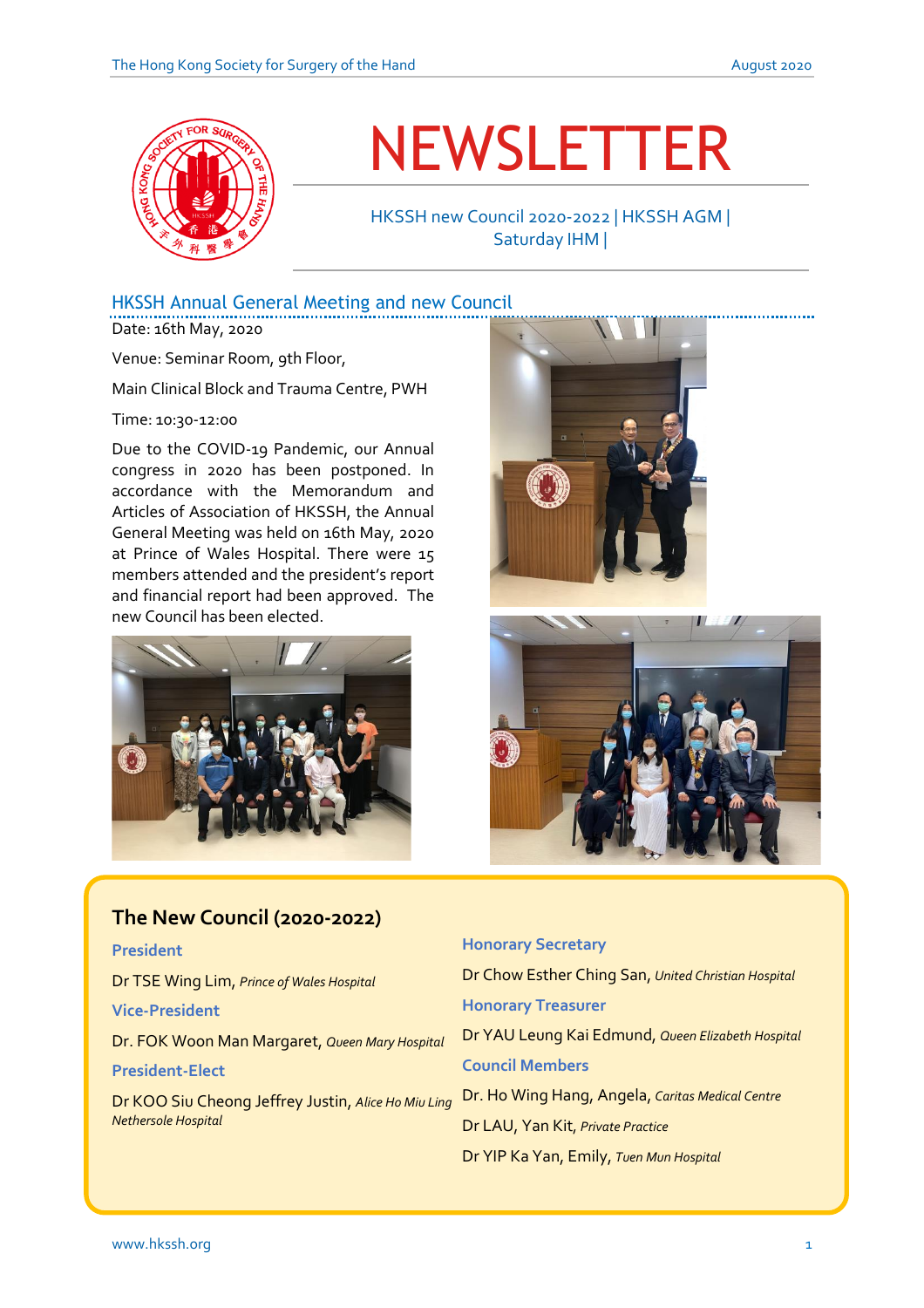#### Saturday Interhospital Meeting

Date: 16th May 2020

Venue: Seminar Room, 9th Floor,

Main Clinical Block and Trauma Centre, PWH

#### Time: 8:30-10:00

Although the HKSSH annual congress on 16th May 2020 had been cancelled, the HKSSH continues to provide continuous education on hand surgery for members and trainees. We hosted the Saturday Interhospital Meeting on 16th May, 2020 with the topic "Distal radius fracture – think out of the X-ray Box". It was the first combined "face-to-face" and "online" Saturday interhospital Meeting hosted by the HKSSH. Three cases of distal radius fracture and its related soft tissue injury had been presented, these include 1) Extensor pollicis longus (EPL) tendon rupture; 2) Scapholunate (SL) ligament injury; 3) Triangular fibrocartilage complex (TFCC) injury. The meeting has been very successful in arousing the awareness of orthopaedic surgeons about soft tissue injuries associated with a common injury, the distal radius fracture.





#### IFSSH Ezine



The latest issue of the IFSSH Ezine can be downloaded from [https://www.ifssh.info/pdf/issue-39-august-](https://www.ifssh.info/pdf/issue-39-august-2020.pdf)[2020.pdf](https://www.ifssh.info/pdf/issue-39-august-2020.pdf)



#### Certificate Course (Module 2)

Microsurgery and Microvascular Reconstruction

Certificate Course (Module 2)

Date: 5th September, 2020

Format: Online via Zoom

Time: 10:30-12:30

Topics: Microsurgery and Microvascular Reconstruction

CME points: 2 (Cat A)

For Program Details and application, please visit our websit[e https://www.hkssh.org/](https://www.hkssh.org/) or contact Ms. Gloria Chan [hksshsecretariat@gmail.com](mailto:hksshsecretariat@gmail.com)

#### FESSH-ON (line)-WEEK

Date:  $1^{st}$  September, 2020 to  $5^{th}$  September, 2020

Due to the COVID-19 pandemic, the face-to-face FESSH-FESHT-Congress 2020 initially scheduled in June 2020 in Basel has been cancelled. The organisers have changed the congress to a webbased format. For details, please visit the website <http://fessh2020.com/>